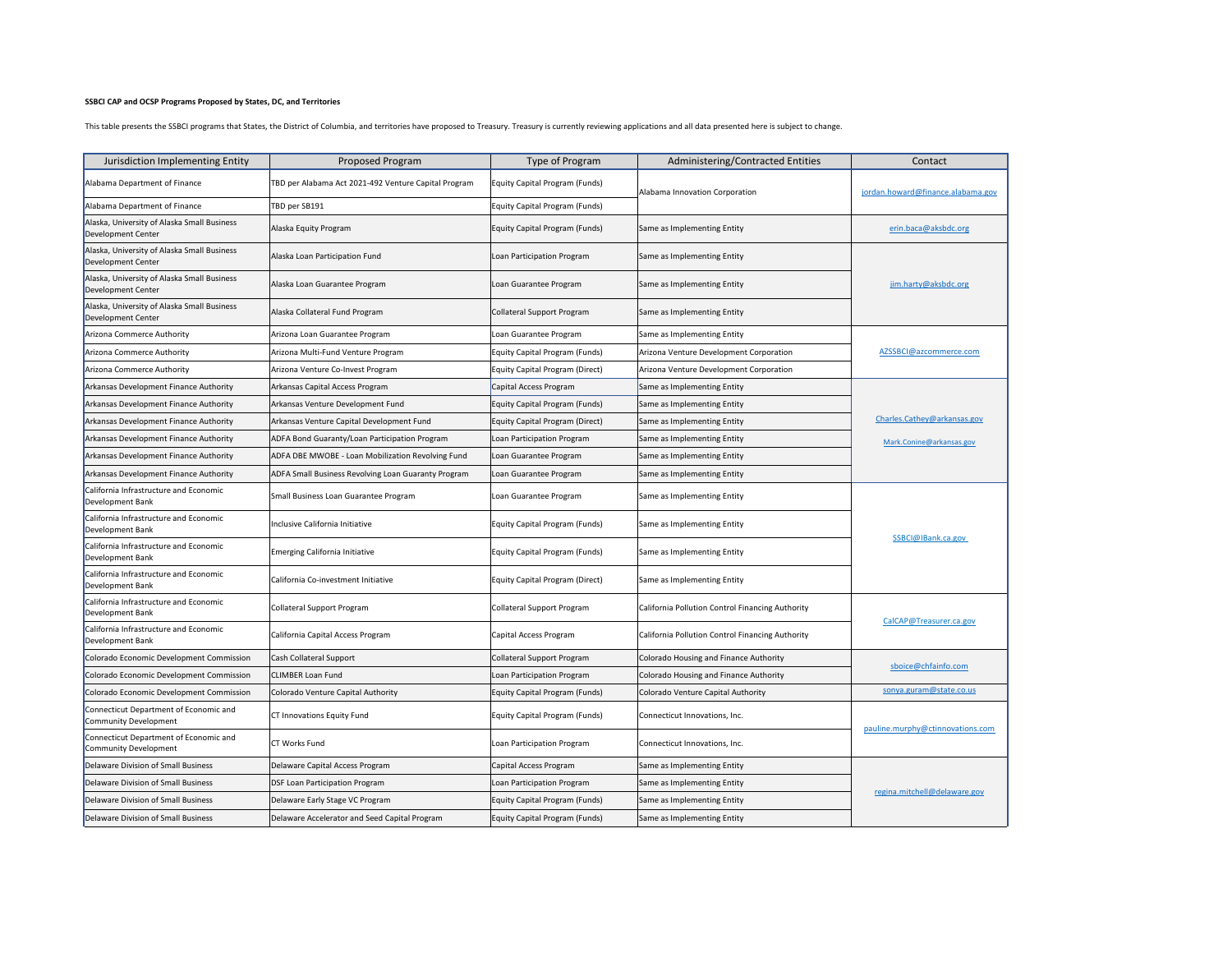| Jurisdiction Implementing Entity                                                     | <b>Proposed Program</b>                                                                | Type of Program                                          | <b>Administering/Contracted Entities</b>                                                           | Contact                             |
|--------------------------------------------------------------------------------------|----------------------------------------------------------------------------------------|----------------------------------------------------------|----------------------------------------------------------------------------------------------------|-------------------------------------|
| DC Department of Insurance, Securities and<br>Banking                                | <b>Collateral Support Program</b>                                                      | Collateral Support Program                               | Same as Implementing Entity                                                                        | Aaron.fenwick@dc.gov                |
| DC Department of Insurance, Securities and<br>Banking                                | Innovation Finance Program                                                             | Equity Capital Program (Direct)                          | Same as Implementing Entity                                                                        |                                     |
| DC Department of Insurance, Securities and<br>Banking                                | DC Venture Capital Program                                                             | Equity Capital Program (Funds)                           | DC Office of the Deputy Mayor for Planning & Economic<br>Development                               | bizdev@dc.gov                       |
| Florida Department of Economic Opportunity                                           | Florida Small Business Loan Program                                                    | Collateral Support Program                               | Enterprise Florida, Inc. & First Florida Capital Finance<br>Corporation                            |                                     |
| Florida Department of Economic Opportunity                                           | Florida Venture Capital Program                                                        | Equity Capital Program (Funds)                           | Enterprise Florida, Inc. & Florida Opportunity Fund                                                |                                     |
| Florida Department of Economic Opportunity                                           | Florida Small Business Loan Program                                                    | Loan Participation Program                               | Enterprise Florida, Inc, & First Florida Capital Finance<br>Corporation                            | SSBCI@DEO.MyFlorida.com             |
| Florida Department of Economic Opportunity                                           | Florida Small Business Loan Program                                                    | Loan Guarantee Program                                   | Enterprise Florida, Inc, & First Florida Capital Finance<br>Corporation                            |                                     |
| Florida Department of Economic Opportunity                                           | Florida Capital Access Program                                                         | Capital Access Program                                   | Same as Implementing Entity                                                                        |                                     |
| Georgia Department of Community Affairs                                              | Georgia Loan Participation Program                                                     | Loan Participation Program                               | Same as Implementing Entity                                                                        |                                     |
| Georgia Department of Community Affairs                                              | Georgia CDFI Program                                                                   | Loan Participation Program                               | Same as Implementing Entity                                                                        |                                     |
| Georgia Department of Community Affairs                                              | Georgia Small Business Credit Guarantee Program                                        | Loan Guarantee Program                                   | Same as Implementing Entity                                                                        | holly.hunt@dca.ga.gov               |
| Georgia Department of Community Affairs                                              | Georgia Venture Capital Program                                                        | <b>Equity Capital Program (Funds)</b>                    | Invest Georgia                                                                                     |                                     |
| Georgia Department of Community Affairs                                              | Georgia Equity Direct Program                                                          | Equity Capital Program (Direct)                          | Invest Georgia                                                                                     |                                     |
| Hawaii Technology Development Corporation                                            | <b>HI-CAP Loans</b>                                                                    | Loan Participation Program                               | Hawaii Green Infrastructure Authority                                                              |                                     |
| Hawaii Technology Development Corporation                                            | <b>HI-CAP CDFI</b>                                                                     | Loan Participation Program                               | Hawaii Green Infrastructure Authority                                                              | info@htdc.org                       |
| Hawaii Technology Development Corporation                                            | HI- CAP Collateral                                                                     | Collateral Support Program                               | Hawaii Green Infrastructure Authority                                                              |                                     |
| Hawaii Technology Development Corporation                                            | HI-CAP Invest                                                                          | Equity Capital Program (Funds)                           | Same as Implementing Entity                                                                        |                                     |
| Idaho - Executive Office of the State of Idaho -<br>Division of Financial Management | Idaho Small Business Revolving Loan Program/Idaho<br><b>Collateral Support Program</b> | Loan Participation Program/Collateral<br>Support Program | Statewide Contact                                                                                  | david.fulkerson@dfm.idaho.gov       |
| Idaho - Executive Office of the State of Idaho -<br>Division of Financial Management | Idaho Small Business Revolving Loan Program                                            | Loan Participation Program                               | Idaho's Economic Development Districts: Region IV<br>Development Association                       | jmccurdy@csi.edu                    |
| Idaho - Executive Office of the State of Idaho -<br>Division of Financial Management | Idaho Small Business Revolving Loan Program                                            | Loan Participation Program                               | Idaho's Economic Development Districts: Panhandle Area<br>Council                                  | wjacobson@pacni.org                 |
| Idaho - Executive Office of the State of Idaho -<br>Division of Financial Management | Idaho Small Business Revolving Loan Program                                            | Loan Participation Program                               | Idaho's Economic Development Districts: Clearwater<br><b>Economic Development Association</b>      | dsnodgrass@clearwater-eda.org       |
| Idaho - Executive Office of the State of Idaho -<br>Division of Financial Management | Idaho Small Business Revolving Loan Program                                            | Loan Participation Program                               | Idaho's Economic Development Districts: Southeast Idaho<br>Council of Governments, Inc.            | daved@sicog.org                     |
| Idaho - Executive Office of the State of Idaho -<br>Division of Financial Management | Idaho Small Business Revolving Loan Program                                            | Loan Participation Program                               | Idaho's Economic Development Districts: East Central<br>Idaho Planning and Development Association | terry.butikofer@ecipda.net          |
| Idaho - Executive Office of the State of Idaho -<br>Division of Financial Management | Idaho Collateral Support Program                                                       | Collateral Support Program                               | <b>Idaho Housing and Finance Association</b>                                                       | coryp@ihfa.org                      |
| Illinois Department of Commerce and Economic<br>Opportunity                          | Advantage Illinois LPP                                                                 | Loan Participation Program                               | Same as Implementing Entity                                                                        | CEO.Advantage.Illinois@illinois.gov |
| Illinois Department of Commerce and Economic<br>Opportunity                          | Advantage Illinois LGP                                                                 | Loan Guarantee Program                                   |                                                                                                    |                                     |
| Illinois Department of Commerce and Economic<br>Opportunity                          | <b>Climate Bank Finance</b>                                                            | Loan Participation Program                               | <b>Illinois Finance Authority</b>                                                                  | rframpton@il-fa.com                 |
| Illinois Department of Commerce and Economic<br>Opportunity                          | <b>IN-VENT</b>                                                                         | Equity Capital Program (Direct)                          | Same as Implementing Entity                                                                        | CEO.Invent@illinois.gov             |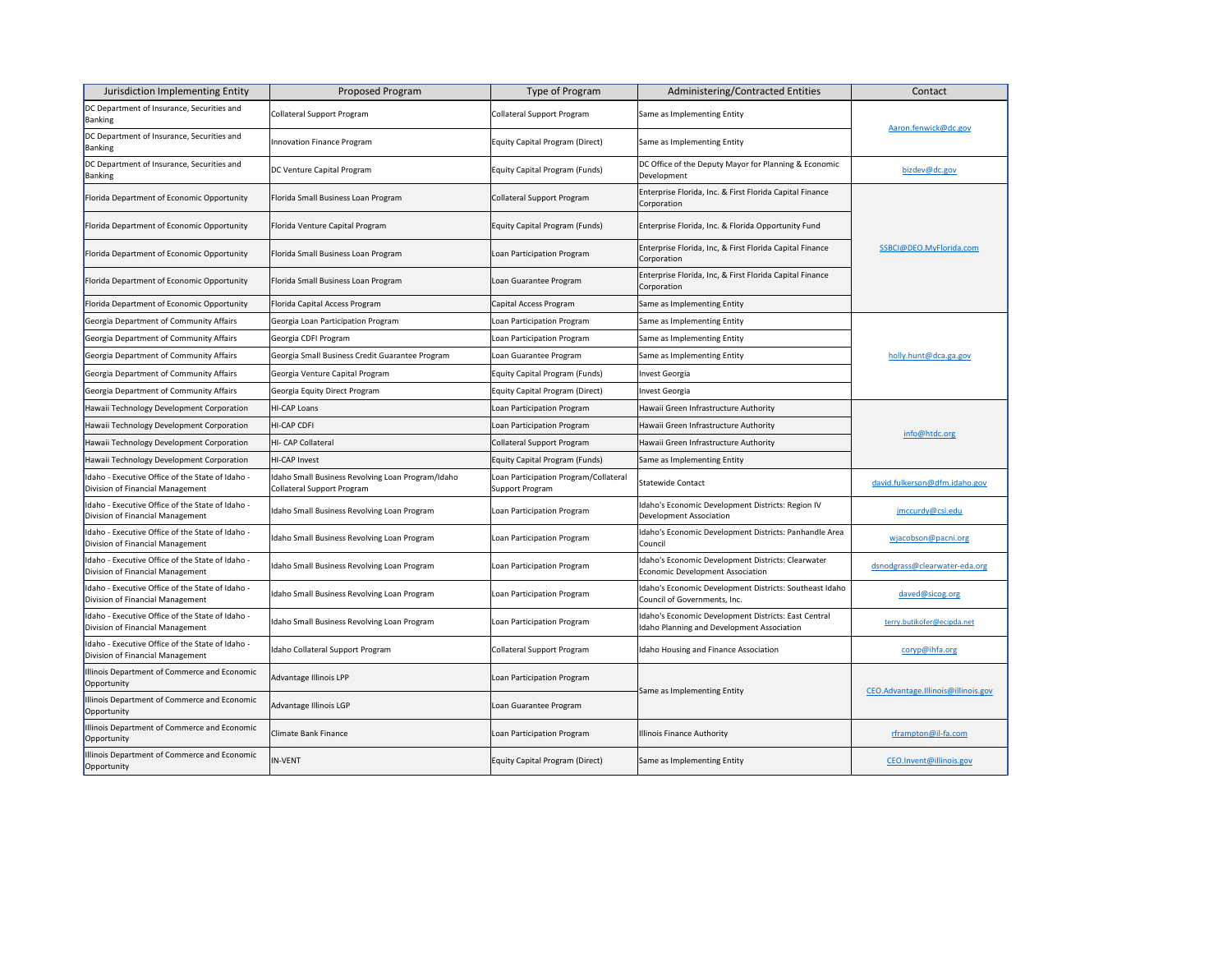| Jurisdiction Implementing Entity                            | <b>Proposed Program</b>                                                                   | Type of Program                       | <b>Administering/Contracted Entities</b>                                            | Contact                        |
|-------------------------------------------------------------|-------------------------------------------------------------------------------------------|---------------------------------------|-------------------------------------------------------------------------------------|--------------------------------|
| Indiana Economic Development Corp                           | Indiana Twenty-First Century Research and Technology Fund Equity Capital Program (Direct) |                                       | Elevate Ventures, Inc.                                                              | plodato@elevateventures.com    |
| Iowa Economic Development Authority                         | Targeted Small Business Collateral Support Program                                        | Collateral Support Program            | Same as Implementing Entity                                                         | tsbloan@iowaeda.com            |
| Iowa Economic Development Authority                         | Venture Capital Co-Investment Fund                                                        | Equity Capital Program (Direct)       | <b>BioConnect lowa</b>                                                              | steve.brody@bioconnectiowa.org |
| Iowa Economic Development Authority                         | Manufacturing 4.0 Loan Participation Program                                              | Loan Participation Program            | Same as Implementing Entity                                                         | info@iowamfg.com               |
| Iowa Economic Development Authority                         | <b>IEDA Innovation Continuum</b>                                                          | Loan Participation Program            | VentureNet Iowa                                                                     | innovation@iowaeda.com         |
| Kansas Department of Commerce                               | <b>GROWKS Loan Fund</b>                                                                   | Loan Participation Program            | Network Kansas                                                                      |                                |
| Kansas Department of Commerce                               | <b>GROWKS Angel Capital Support Program</b>                                               | Equity Capital Program (Direct)       | Network Kansas                                                                      |                                |
| Kansas Department of Commerce                               | <b>GROWKS Community Angel Support Program</b>                                             | Equity Capital Program (Direct)       | Network Kansas                                                                      | Info@networkkansas.com         |
| Kansas Department of Commerce                               | <b>GROWKS Multi-Fund Equity Program</b>                                                   | Equity Capital Program (Funds)        | Network Kansas                                                                      |                                |
| Kentucky Cabinet for Economic Development                   | Kentucky Collateral Support Program (KYCSP)                                               | Collateral Support Program            | Same as Implementing Entity                                                         |                                |
| Kentucky Cabinet for Economic Development                   | Kentucky Loan Participation Program (KYLPP)                                               | Loan Participation Program            | Same as Implementing Entity                                                         | kylee.palmer@ky.gov            |
| Kentucky Cabinet for Economic Development                   | Kentucky Venture Capital Program (KYVCP) Direct                                           | Equity Capital Program (Direct)       | Kentucky Science and Technology Corporation                                         |                                |
| Kentucky Cabinet for Economic Development                   | Kentucky Venture Capital Program (KYVCP) Funds                                            | Equity Capital Program (Funds)        | Kentucky Science and Technology Corporation                                         | monique.quarterman@ky.gov      |
| Louisiana Economic Development                              | Louisiana Collateral Support Program                                                      | Collateral Support Program            | Same as Implementing Entity                                                         |                                |
| Louisiana Economic Development                              | Louisiana Small Business Loan Guaranty Program                                            | Loan Guarantee Program                | Same as Implementing Entity                                                         |                                |
| Louisiana Economic Development                              | Louisiana Micro Loan Program                                                              | <b>OCSP</b> - Other                   | Same as Implementing Entity                                                         | ledssbci2@la.gov               |
| Louisiana Economic Development                              | Louisiana Seed Capital Program                                                            | <b>OCSP</b> - Other                   | Same as Implementing Entity                                                         |                                |
| Louisiana Economic Development                              | Louisiana Venture Capital Program                                                         | OCSP - Other                          | Same as Implementing Entity                                                         |                                |
| Finance Authority of Maine                                  | Regional Economic Development Revolving Loan & Direct<br>Loan Program                     | Loan Participation Program            | Same as Implementing Entity                                                         | mlindquist@famemaine.com       |
| <b>Finance Authority of Maine</b>                           | <b>CDFI and MVF</b>                                                                       | <b>Equity Capital Program (Funds)</b> | Same as Implementing Entity                                                         | jcummings@famemaine.com        |
| Finance Authority of Maine                                  | Finance Authority of Maine, Commercial Loan Insurance<br>Program                          | Loan Guarantee Program                | Same as Implementing Entity                                                         | DMarkovchick@FAMEmaine.com     |
| Finance Authority of Maine                                  | Maine Venture Fund                                                                        | Equity Capital Program (Direct)       | Same as Implementing Entity                                                         |                                |
| Maryland Department of Housing and Community<br>Development | Neighborhood Business Works Loan Participation                                            | Loan Participation Program            | Same as Implementing Entity                                                         |                                |
| Maryland Department of Housing and Community<br>Development | Neighborhood Business Works Venture Debt                                                  | <b>OCSP</b> - Other                   | Same as Implementing Entity                                                         | dhcd.ssbci@maryland.gov        |
| Maryland Department of Housing and Community<br>Development | Venture Equity Fund                                                                       | Equity Capital Program (Direct)       | Maryland TEDCO                                                                      |                                |
| Maryland Department of Housing and Community<br>Development | Venture Capital Limited Partnership Equity                                                | Equity Capital Program (Funds)        | Maryland TEDCO                                                                      | investments@tedco.md           |
| Maryland Department of Housing and Community<br>Development | Social Impact Funds                                                                       | Equity Capital Program (Funds)        | Maryland TEDCO                                                                      |                                |
| Maryland Department of Housing and Community<br>Development | <b>Seeds Funds Equity</b>                                                                 | Equity Capital Program (Direct)       | Maryland TEDCO                                                                      |                                |
| Maryland Department of Housing and Community<br>Development | MSBDFA Equity Participation Investment Program - Loan                                     | Loan Participation Program            | Maryland Department of Commerce, Maryland TEDCO,<br>Meridian Management Group, Inc. | mmgdeal@mmgcapitalgroup.com    |
| Maryland Department of Housing and Community<br>Development | MSBDFA Equity Participation Investment Program - Equity                                   | Equity Capital Program (Direct)       | Maryland Department of Commerce, Maryland TEDCO,<br>Meridian Management Group, Inc. |                                |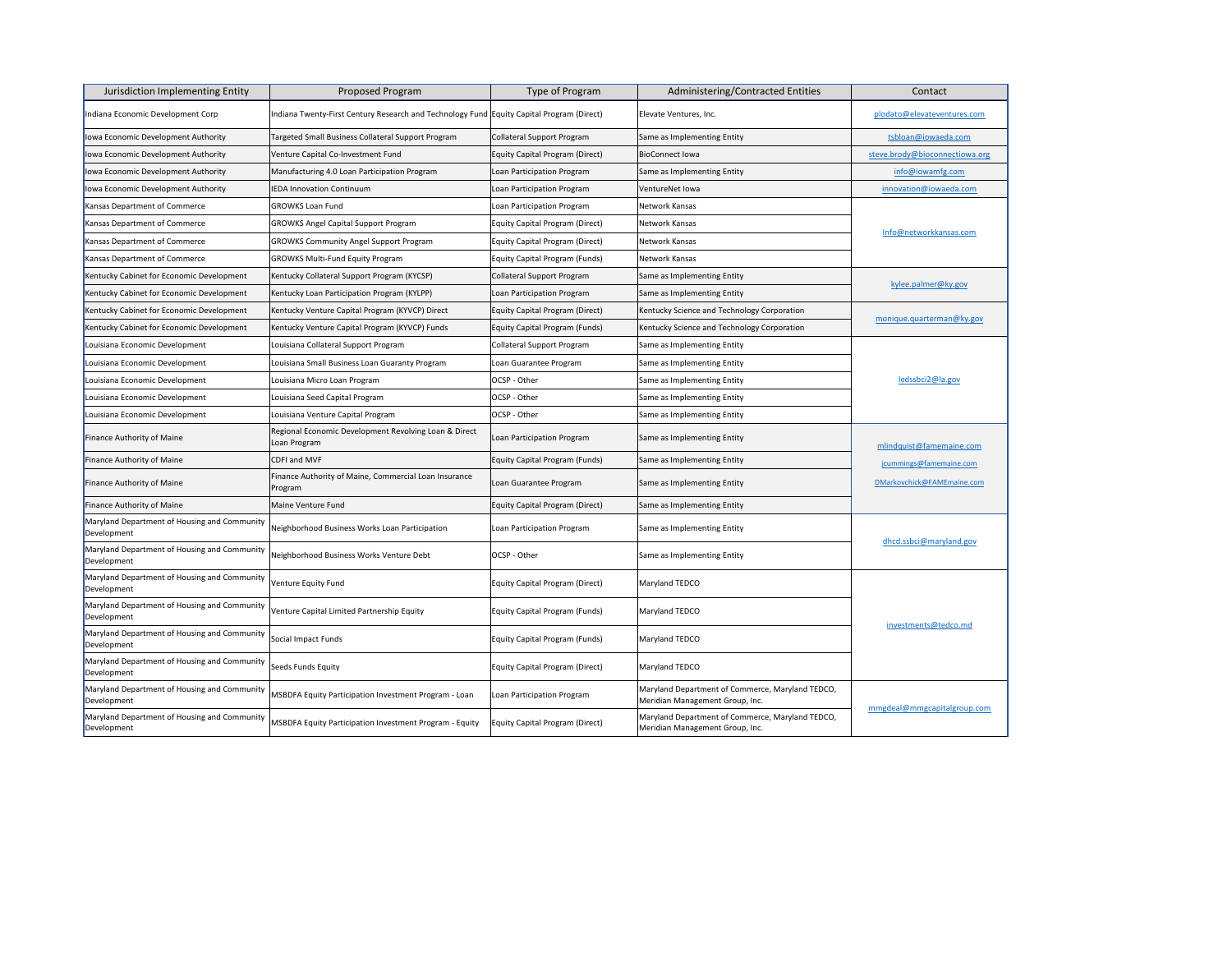| Jurisdiction Implementing Entity                                      | <b>Proposed Program</b>                                                     | Type of Program                        | <b>Administering/Contracted Entities</b>       | Contact                    |
|-----------------------------------------------------------------------|-----------------------------------------------------------------------------|----------------------------------------|------------------------------------------------|----------------------------|
| Massachusetts - Executive Office of Housing &<br>Economic Development | <b>Commercial Lending Program</b>                                           | Loan Participation Program             | Massachusetts Growth Capital Corporation       | michael.spicer@state.ma.us |
| Massachusetts - Executive Office of Housing &<br>Economic Development | Community Loan Fund Guarantee Program                                       | Loan Guarantee Program                 | Massachusetts Growth Capital Corporation       |                            |
| Massachusetts - Executive Office of Housing &<br>Economic Development | Economically Distressed Area Loan Enhancement &<br><b>Equipment Program</b> | Loan Participation Program             | Massachusetts Development Finance Agency       |                            |
| Massachusetts - Executive Office of Housing &<br>Economic Development | Loan Guarantee Program                                                      | Loan Guarantee Program                 | Massachusetts Development Finance Agency       |                            |
| Massachusetts - Executive Office of Housing &<br>Economic Development | Deep Tech Diversity Venture Fund                                            | Equity Capital Program (Direct)        | <b>MassVentures</b>                            |                            |
| Michigan Strategic Fund                                               | Michigan Business Growth Fund - Loan Participation<br>Program               | Loan Participation Program             | Same as Implementing Entity                    |                            |
| Michigan Strategic Fund                                               | Michigan Business Growth Fund - Capital Access Program                      | Capital Access Program                 | Same as Implementing Entity                    | cookc@michigan.org         |
| Michigan Strategic Fund                                               | Michigan Business Growth Fund - Loan Guarantee Program                      | Loan Guarantee Program                 | Same as Implementing Entity                    |                            |
| Michigan Strategic Fund                                               | Michigan Business Growth Fund - Collateral Support<br>Program               | Collateral Support Program             | Same as Implementing Entity                    |                            |
| Michigan Strategic Fund                                               | Michigan Business Growth Fund - Small Business Venture<br>Capital Program   | Equity Capital Program (Funds)         | Same as Implementing Entity                    | stasiwn@michigan.org       |
| Minnesota Department of Employment and<br>Economic Development        | <b>Growth Loan Fund</b>                                                     | Equity Capital Program (Direct)        | Same as Implementing Entity                    | SSBCI.DEED@state.mn.us     |
| Minnesota Department of Employment and<br>Economic Development        | MN Loan Guarantee Program                                                   | Loan Guarantee Program                 | Same as Implementing Entity                    |                            |
| Minnesota Department of Employment and<br>Economic Development        | Small Business Loan Participation Program                                   | Loan Participation Program             | Same as Implementing Entity                    |                            |
| Minnesota Department of Employment and<br>Economic Development        | MN Automation Loan Program                                                  | Loan Participation Program             | Same as Implementing Entity                    |                            |
| Minnesota Department of Employment and<br>Economic Development        | Multi-Fund VC Program                                                       | <b>Equity Capital Program (Funds)</b>  | University of Minnesota                        |                            |
| Minnesota Department of Employment and<br>Economic Development        | Direct Investment VC Program                                                | <b>Equity Capital Program (Direct)</b> | University of Minnesota                        |                            |
| Mississippi Development Authority                                     | Small Business Loan Guaranty Program                                        | Loan Guarantee Program                 | Same as Implementing Entity                    | SWATSON@mississippi.org    |
| Mississippi Development Authority                                     | Mississippi Equity Fund                                                     | Equity Capital Program (Funds)         | Same as Implementing Entity                    | ebailey@mississippi.org    |
| Missouri Department of Economic Development                           | DEA Fund Co-Investment Program                                              | Equity Capital Program (Direct)        | Missouri Technology Corporation                | grants@ded.mo.gov          |
| Missouri Department of Economic Development                           | SEDI RBF Fund                                                               | <b>Equity Capital Program (Direct)</b> | Missouri Technology Corporation                |                            |
| Missouri Department of Economic Development                           | <b>SEDILPP</b>                                                              | Loan Participation Program             | Missouri Technology Corporation                |                            |
| Missouri Department of Economic Development                           | <b>SEDI LGP</b>                                                             | Loan Guarantee Program                 | Missouri Technology Corporation                |                            |
| Montana Department of Commerce                                        | MT SSBCI 2.0 Loan Participation Program                                     | Loan Participation Program             | Montana Department of Commerce                 | MTSSBCI@mt.gov             |
| Nebraska Department of Economic Development                           | Nebraska Growth Loan Fund (NGLF)                                            | Loan Participation Program             | Same as Implementing Entity                    |                            |
| Nebraska Department of Economic Development                           | Nebraska Seed and Development Fund (NSDF)                                   | Equity Capital Program (Direct)        | Administering/Contracted Entity to be selected | joe.fox@nebraska.gov       |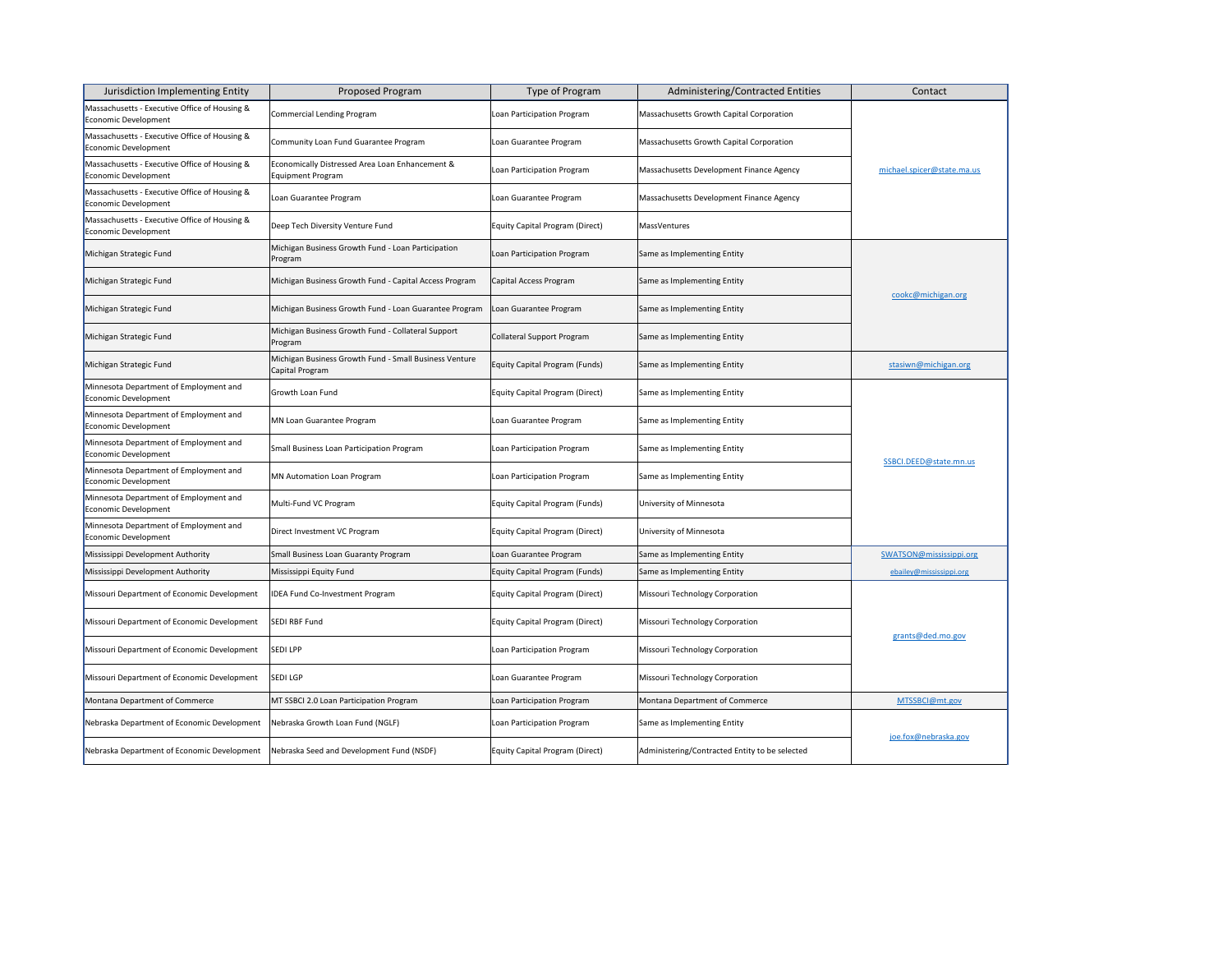| Jurisdiction Implementing Entity                                    | Proposed Program                                                       | Type of Program                        | <b>Administering/Contracted Entities</b>  | Contact                    |
|---------------------------------------------------------------------|------------------------------------------------------------------------|----------------------------------------|-------------------------------------------|----------------------------|
| Nevada Governor's Office of Economic<br>Development                 | State sponsored venture capital program                                | OCSP - Other                           | Nevada Battle Born Growth Escalator, Inc  | kheise@diversifynevada.com |
| Nevada Governor's Office of Economic<br>Development                 | <b>Collateral Support Program</b>                                      | <b>Collateral Support Program</b>      | Nevada Battle Born Growth Escalator, Inc  |                            |
| Nevada Governor's Office of Economic<br>Development                 | Loan Participation Program - Ioan size < \$250K                        | Loan Participation Program             | Nevada Battle Born Growth Escalator, Inc  | Mendy@flynngiudiciga.com   |
| Nevada Governor's Office of Economic<br>Development                 | Loan Participation Program - Ioan size > \$250K                        | Loan Participation Program             | Nevada Battle Born Growth Escalator, Inc  | kheise@diversifynevada.com |
| Nevada Governor's Office of Economic<br>Development                 | C-PACE                                                                 | Loan Participation Program             | Nevada Battle Born Growth Escalator, Inc  |                            |
| New Hampshire Department of Business and<br>Economic Affairs        | Capital Access Program                                                 | Capital Access Program                 | New Hampshire Business Finance Authority  |                            |
| New Hampshire Department of Business and<br>Economic Affairs        | Loan Guarantee Program                                                 | Loan Guarantee Program                 | New Hampshire Business Finance Authority  |                            |
| New Hampshire Department of Business and<br><b>Economic Affairs</b> | Loan Participation Program - Term                                      | Loan Participation Program             | New Hampshire Business Finance Authority  | info@nhbfa.com             |
| New Hampshire Department of Business and<br>Economic Affairs        | Loan Participation Program - Direct Loans                              | Loan Participation Program             | New Hampshire Business Finance Authority  |                            |
| New Hampshire Department of Business and<br><b>Economic Affairs</b> | Loan Participation Program - Aid to Local Development<br>Organizations | Loan Participation Program             | New Hampshire Business Finance Authority  |                            |
| New Jersey Department of the Treasury                               | SEDI Seed Fund                                                         | <b>Equity Capital Program (Funds)</b>  | New Jersey Economic Development Authority |                            |
| New Jersey Department of the Treasury                               | Life Science Fund                                                      | <b>Equity Capital Program (Funds)</b>  | New Jersey Economic Development Authority |                            |
| New Jersey Department of the Treasury                               | Angel Match Program                                                    | OCSP - Other                           | New Jersey Economic Development Authority | SSBCI@njeda.com            |
| New Jersey Department of the Treasury                               | Recovery Loan Loss Reserve Fund                                        | Loan Guarantee Program                 | New Jersey Economic Development Authority |                            |
| New Jersey Department of the Treasury                               | <b>Blended Capital Fund</b>                                            | Loan Participation Program             | New Jersey Economic Development Authority |                            |
| New Jersey Department of the Treasury                               | <b>Clean Energy Business Financing</b>                                 | Loan Participation Program             | New Jersey Economic Development Authority |                            |
| New Mexico Economic Development Department                          | <b>NM Growth Fund</b>                                                  | <b>Equity Capital Program (Funds)</b>  | Same as Implementing Entity               | johanna.nelson@state.nm.us |
| New Mexico Economic Development Department                          | Collateral Assistance Program                                          | Collateral Support Program             | Same as Implementing Entity               |                            |
| New York - Empire State Development                                 | <b>Contractor Financing Revolving Loan Fund</b>                        | Loan Guarantee Program                 | Same as Implementing Entity               | NYSCFP@esd.ny.gov          |
| New York - Empire State Development                                 | New York State Bonding Assistance Program                              | Loan Guarantee Program                 | Same as Implementing Entity               | BAP@esd.ny.gov             |
| New York - Empire State Development                                 | New York Forward Loan Fund II                                          | Loan Participation Program             | Same as Implementing Entity               | nyloanfund@esd.ny.gov      |
| New York - Empire State Development                                 | Capital Project Loan Fund                                              | Loan Participation Program             | Same as Implementing Entity               | CPLF@esd.ny.gov            |
| New York - Empire State Development                                 | Small Business Revolving Loan Fund II                                  | Loan Participation Program             | Same as Implementing Entity               | SBRLF@esd.ny.gov           |
| New York - Empire State Development                                 | Emerging and Regional Manager Multi-Fund Program                       | <b>Equity Capital Program (Funds)</b>  | Same as Implementing Entity               | InnovateNY@esd.ny.gov      |
| New York - Empire State Development                                 | Community and Regional Partner Program Fund                            | <b>Equity Capital Program (Funds)</b>  | Same as Implementing Entity               | navigator@esd.ny.gov       |
| New York - Empire State Development                                 | NYS Innovation Venture Capital Fund                                    | <b>Equity Capital Program (Direct)</b> | Same as Implementing Entity               | NewYork.Venture@esd.ny.gov |
| New York - Empire State Development                                 | Capital Access Program                                                 | Capital Access Program                 | Same as Implementing Entity               | nyscap@esd.ny.gov          |
| North Carolina Department of Commerce                               | NC Capital Access Program                                              | Capital Access Program                 | Rural Economic Development Center, Inc.   | ssbci@ncruralcenter.org    |
| North Carolina Department of Commerce                               | NC Loan Participation Program                                          | Loan Participation Program             | Rural Economic Development Center, Inc.   |                            |
| North Carolina Department of Commerce                               | NC Venture Capital Program                                             | <b>Equity Capital Program (Funds)</b>  | Rural Economic Development Center, Inc.   |                            |
| North Dakota Department of Commerce                                 | Development Fund Loan Participation Program                            | Loan Participation Program             | North Dakota Development Fund             |                            |
| North Dakota Department of Commerce                                 | <b>Angel Capital Network</b>                                           | Equity Capital Program (Direct)        | North Dakota Development Fund             | sakason@nd.gov             |
| North Dakota Department of Commerce                                 | Direct Investment Program                                              | Equity Capital Program (Direct)        | Same as Implementing Entity               |                            |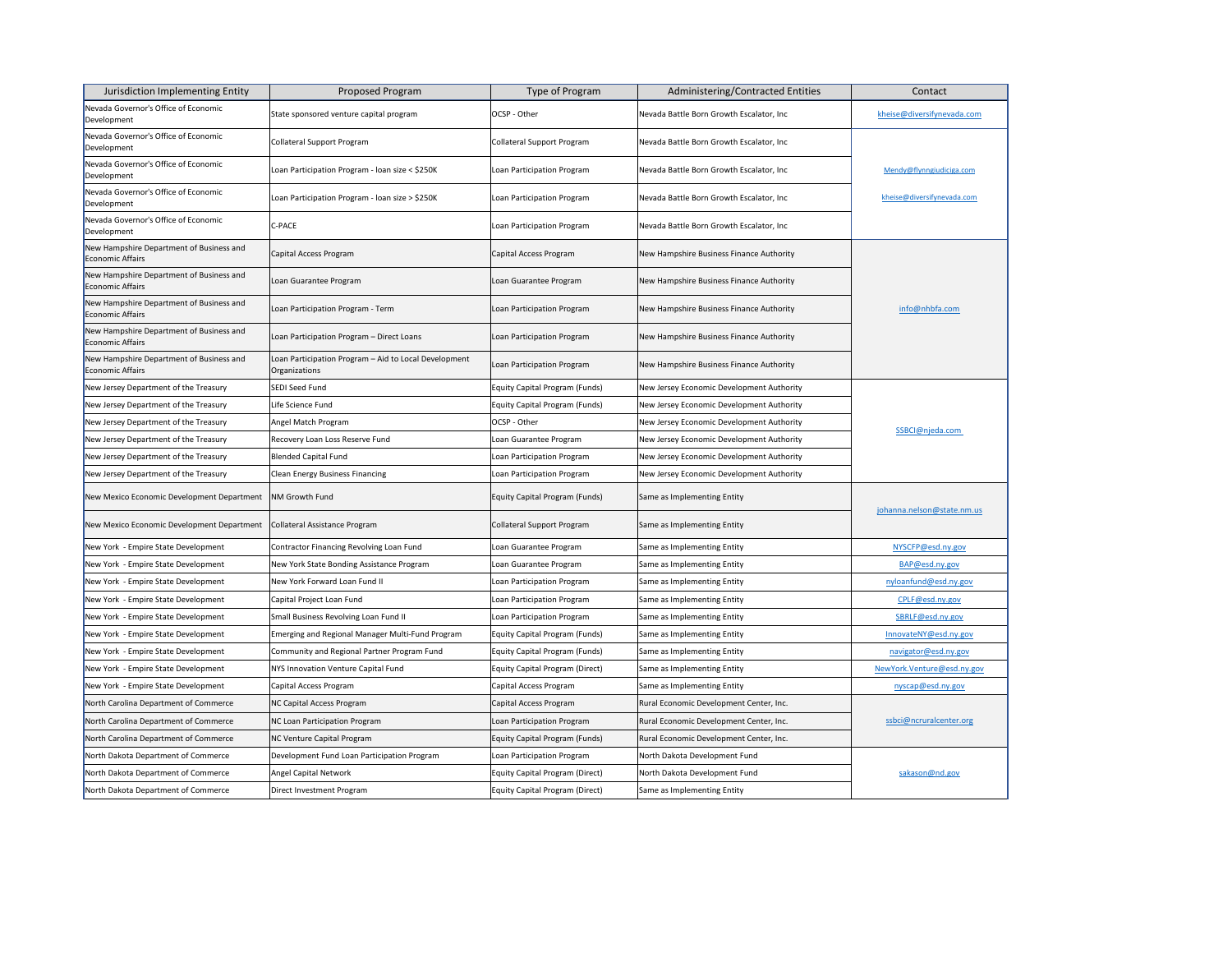| Jurisdiction Implementing Entity                                       | <b>Proposed Program</b>                         | Type of Program                        | <b>Administering/Contracted Entities</b>                        | Contact                       |
|------------------------------------------------------------------------|-------------------------------------------------|----------------------------------------|-----------------------------------------------------------------|-------------------------------|
| Ohio Department of Development                                         | Ohio Growth Capital Fund                        | <b>Equity Capital Program (Funds)</b>  | Same as Implementing Entity                                     | ssbci@development.ohio.gov    |
| Ohio Department of Development                                         | Ohio Early Stage Focus Fund                     | <b>Equity Capital Program (Funds)</b>  | Same as Implementing Entity                                     |                               |
| Ohio Department of Development                                         | <b>CDFI Lending Program</b>                     | Loan Participation Program             | Same as Implementing Entity                                     |                               |
| Ohio Department of Development                                         | <b>Collateral Enhancement Program</b>           | <b>Collateral Support Program</b>      | Same as Implementing Entity                                     |                               |
| Oklahoma Center for the Advancement of Science<br>and Technology       | Oklahoma Venture Capital Investments            | Equity Capital Program (Funds)         | Same as Implementing Entity                                     |                               |
| Oklahoma Center for the Advancement of Science<br>and Technology       | Oklahoma Business Lending Partnerships          | <b>OCSP</b> - Other                    | Same as Implementing Entity                                     | SSBCI-RFP@ocast.ok.gov        |
| Oregon Business Development Department (aka<br><b>Business Oregon)</b> | Credit Enhancement Fund                         | Loan Guarantee Program                 | Same as Implementing Entity                                     | Blair.Sundell@biz.oregon.gov  |
| Oregon Business Development Department (aka<br>Business Oregon)        | Oregon Royalty Fund                             | OCSP - Other                           | Same as Implementing Entity                                     | thomas.schnell@biz.oregon.gov |
| Oregon Business Development Department (aka<br><b>Business Oregon)</b> | Business Oregon Relender Program                | Loan Participation Program             | Same as Implementing Entity                                     |                               |
| Oregon Business Development Department (aka<br><b>Business Oregon)</b> | <b>Business Oregon Venture Program</b>          | <b>Equity Capital Program (Direct)</b> | Same as Implementing Entity                                     | Ricardo.Lopez@biz.oregon.gov  |
| Pennsylvania Department of Community &<br>Economic Development         | PA-SSBCI Diverse Venture Loan Program           | <b>Equity Capital Program (Funds)</b>  | Ben Franklin Technology Development Authority                   |                               |
| Pennsylvania Department of Community &<br>Economic Development         | PA-SSBCI Revolving Loan Fund Program            | Loan Participation Program             | Same as Implementing Entity                                     | ra-dcpassbci@pa.gov           |
| Pennsylvania Department of Community &<br>Economic Development         | PA-SSBCI Equity Capital Program                 | Equity Capital Program (Direct)        | Ben Franklin Technology Partners & Life Sciences<br>Greenhouses |                               |
| Rhode Island Department of Administration                              | Capital Access Program                          | Capital Access Program                 | Rhode Island Commerce Corporation                               | William.Ash@CommerceRI.com    |
| Rhode Island Department of Administration                              | Loan Participation Program                      | Loan Participation Program             | Rhode Island Commerce Corporation                               |                               |
| Rhode Island Department of Administration                              | Venture Capital Program                         | Equity Capital Program (Funds)         | Rhode Island Commerce Corporation                               |                               |
| South Carolina Jobs-Economic Development<br>Authority                  | South Carolina SSBCI Loan Participation Program | Loan Participation Program             | Business Development Corporation of South Carolina              | NGreen@BDCofSC.org            |
| South Carolina Jobs-Economic Development<br>Authority                  | South Carolina SSBCI Venture Capital Program    | Equity Capital Program (Funds)         | InvestSC, Inc.                                                  | hhuntley@investsc.org         |
| South Dakota - Governor's Office of Economic<br>Development            | <b>SD Works</b>                                 | Loan Participation Program             | Same as Implementing Entity                                     | Travis.Dovre@sdgoed.com       |
| Tennessee Department of Economic & Community<br>Development            | <b>BuildTN Tech Fund Program</b>                | Equity Capital Program (Direct)        | Same as Implementing Entity                                     | Lamont.Price@tn.gov           |
| Tennessee Department of Economic & Community<br>Development            | TN Loan Participation Program                   | Loan Participation Program             | Same as Implementing Entity                                     |                               |
| Tennessee Department of Economic & Community<br>Development            | <b>BuildTN Regional Seed Program</b>            | Equity Capital Program (Direct)        | Same as Implementing Entity                                     |                               |
| Tennessee Department of Economic & Community<br>Development            | <b>BuildTN Multi-Fund Program</b>               | Equity Capital Program (Funds)         | Same as Implementing Entity                                     |                               |
| Texas - Office of The Governor of Texas                                | Capital Access Program                          | Capital Access Program                 | Same as Implementing Entity                                     |                               |
| Texas - Office of The Governor of Texas                                | Loan Guarantee Program                          | Loan Guarantee Program                 | Same as Implementing Entity                                     | tsbci@gov.texas.gov           |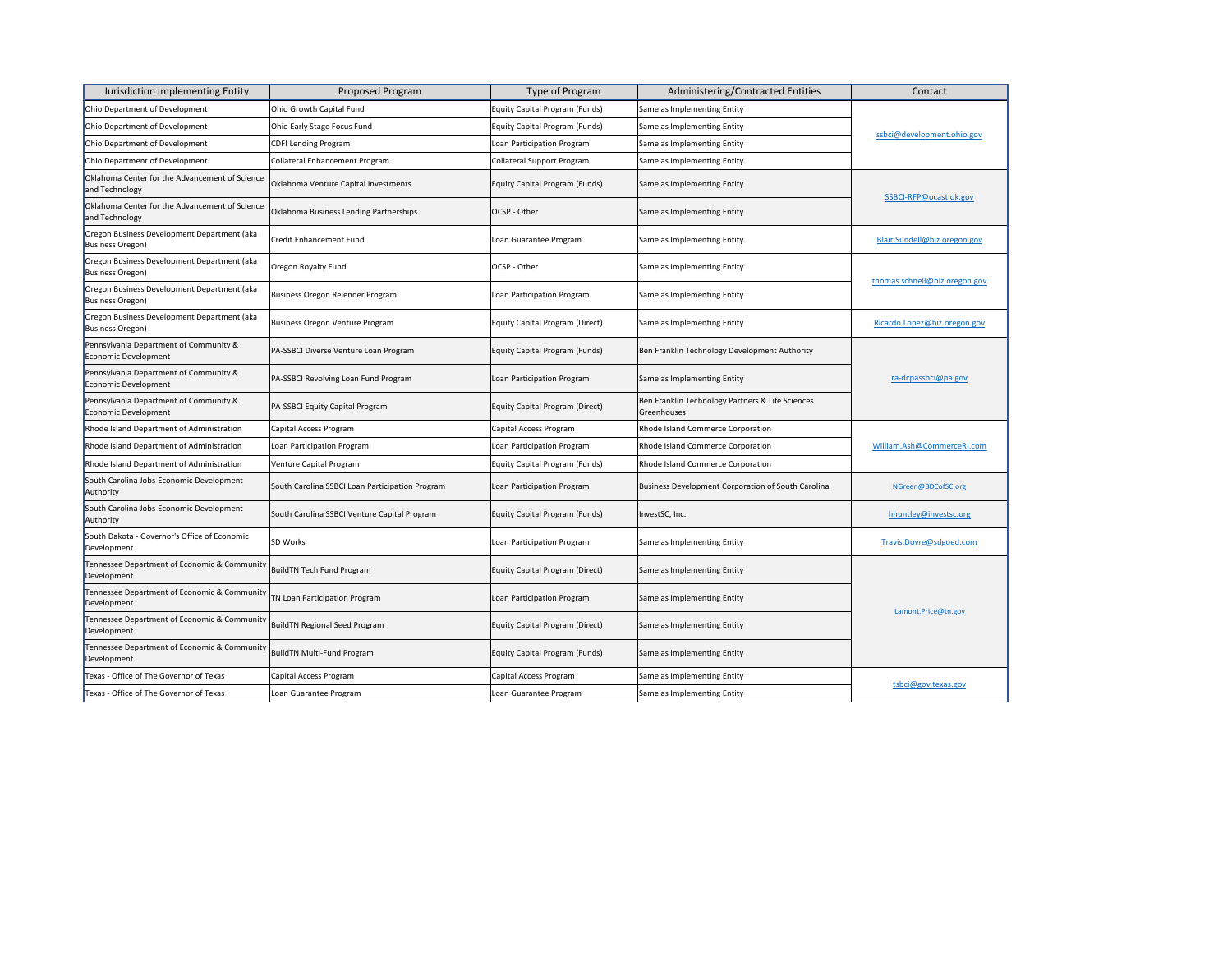| Jurisdiction Implementing Entity                    | <b>Proposed Program</b>                         | Type of Program                       | <b>Administering/Contracted Entities</b>             | Contact                          |
|-----------------------------------------------------|-------------------------------------------------|---------------------------------------|------------------------------------------------------|----------------------------------|
| Utah Governor's Office of Economic Opportunity      | Loan Guarantee Program                          | Loan Guarantee Program                | Administering/Contracted Entity to be selected       | dan@utcns.com                    |
| Utah Governor's Office of Economic Opportunity      | Loan Participation Program                      | Loan Participation Program            | Same as Implementing Entity                          | aholmes@utah.gov                 |
| Utah Governor's Office of Economic Opportunity      | Capital Access Program                          | Capital Access Program                | Same as Implementing Entity                          |                                  |
| Vermont Economic Development Authority              | Vermont Loan Participation Program              | Loan Participation Program            | Same as Implementing Entity                          |                                  |
| Vermont Economic Development Authority              | Vermont Equity Capital Program (Direct)         | Equity Capital Program (Direct)       | Administering/Contracted Entity to be selected       | trichardson@veda.org             |
| Vermont Economic Development Authority              | Vermont Equity Capital Program (Funds)          | Equity Capital Program (Funds)        | Same as Implementing Entity                          |                                  |
| Virginia Small Business Financing Authority         | <b>SSBCI Loan Participation Program</b>         | Loan Participation Program            | Same as Implementing Entity                          |                                  |
| Virginia Small Business Financing Authority         | <b>SSBCI Loan Guaranty Program</b>              | Loan Guarantee Program                | Same as Implementing Entity                          | cheryl.bostick@sbsd.virginia.gov |
| Virginia Small Business Financing Authority         | <b>SSBCI Cash Collateral Program</b>            | Collateral Support Program            | Same as Implementing Entity                          |                                  |
| Virginia Small Business Financing Authority         | <b>SSBCI Venture Capital Program</b>            | Equity Capital Program (Funds)        | Same as Implementing Entity                          |                                  |
| Virginia Small Business Financing Authority         | <b>SSBCI Venture Capital Program (Direct)</b>   | Equity Capital Program (Direct)       | Same as Implementing Entity                          | robert.stolle@virginiaipc.org    |
| <b>Washington State Department of Commerce</b>      | Small Business Collateral Support Program       | Collateral Support Program            | Same as Implementing Entity                          |                                  |
| <b>Washington State Department of Commerce</b>      | Micro and Small Business Loan Fund              | Loan Participation Program            | Same as Implementing Entity                          |                                  |
| <b>Washington State Department of Commerce</b>      | Washington State Venture Capital Fund           | Equity Capital Program (Funds)        | Same as Implementing Entity                          | josh.woodson@commerce.wa.gov     |
| <b>Washington State Department of Commerce</b>      | Revenue Based Loan Program                      | Loan Participation Program            | Same as Implementing Entity                          |                                  |
| <b>Washington State Department of Commerce</b>      | Commercial Real Estate & Equipment Loan Program | Loan Participation Program            | Same as Implementing Entity                          |                                  |
| <b>West Virginia Jobs Investment Trust</b>          | Seed Capital Co-Investment Fund                 | Equity Capital Program (Direct)       | Same as Implementing Entity                          |                                  |
| <b>West Virginia Jobs Investment Trust</b>          | <b>Subordinated Debt Fund</b>                   | <b>OCSP</b> - Other                   | Same as Implementing Entity                          | acz.jit@wvjit.org                |
| West Virginia Jobs Investment Trust                 | <b>Collateral Support Fund</b>                  | Collateral Support Program            | Same as Implementing Entity                          |                                  |
| <b>Wisconsin Department of Administration</b>       | <b>WHEDA Capital Access Program</b>             | Capital Access Program                | Wisconsin Housing and Economic Development Authority |                                  |
| <b>Wisconsin Department of Administration</b>       | WHEDA Subordinate Loan Participation Program    | Loan Participation Program            | Wisconsin Housing and Economic Development Authority | SSBCI@WHEDA.com                  |
| <b>Wisconsin Department of Administration</b>       | <b>WHEDA Collateral Support Program</b>         | Collateral Support Program            | Wisconsin Housing and Economic Development Authority |                                  |
| <b>Wisconsin Department of Administration</b>       | WEDC Technology Development Fund                | <b>OCSP</b> - Other                   | Wisconsin Economic Development Corporation           |                                  |
| <b>Wisconsin Department of Administration</b>       | <b>WEDC Capital Catalyst Fund</b>               | <b>OCSP</b> - Other                   | Wisconsin Economic Development Corporation           | SSBCI Info@wedc.org              |
| <b>Wisconsin Department of Administration</b>       | <b>WEDC Venture Capital Program</b>             | Equity Capital Program (Funds)        | Wisconsin Economic Development Corporation           |                                  |
| <b>Wyoming Business Council</b>                     | <b>Wyoming Venture Funds</b>                    | <b>Equity Capital Program (Funds)</b> | <b>Wyoming Business Council</b>                      | VentureCapital@wyo.gov           |
| <b>Wyoming Business Council</b>                     | <b>Wyoming Venture Direct</b>                   | Equity Capital Program (Direct)       | <b>Wyoming Business Council</b>                      |                                  |
| American Samoa Government Department of<br>Commerce | AS Co-Investment Fund                           | Equity Capital Program (Funds)        | Same as Implementing Entity                          |                                  |
| American Samoa Government Department of<br>Commerce | <b>Collateral Support Program</b>               | Collateral Support Program            | Same as Implementing Entity                          | ssbci@doc.as.gov                 |
| American Samoa Government Department of<br>Commerce | Loan Participation Program                      | Loan Participation Program            | Same as Implementing Entity                          |                                  |
| American Samoa Government Department of<br>Commerce | Loan Guarantee Program                          | Loan Guarantee Program                | Same as Implementing Entity                          |                                  |